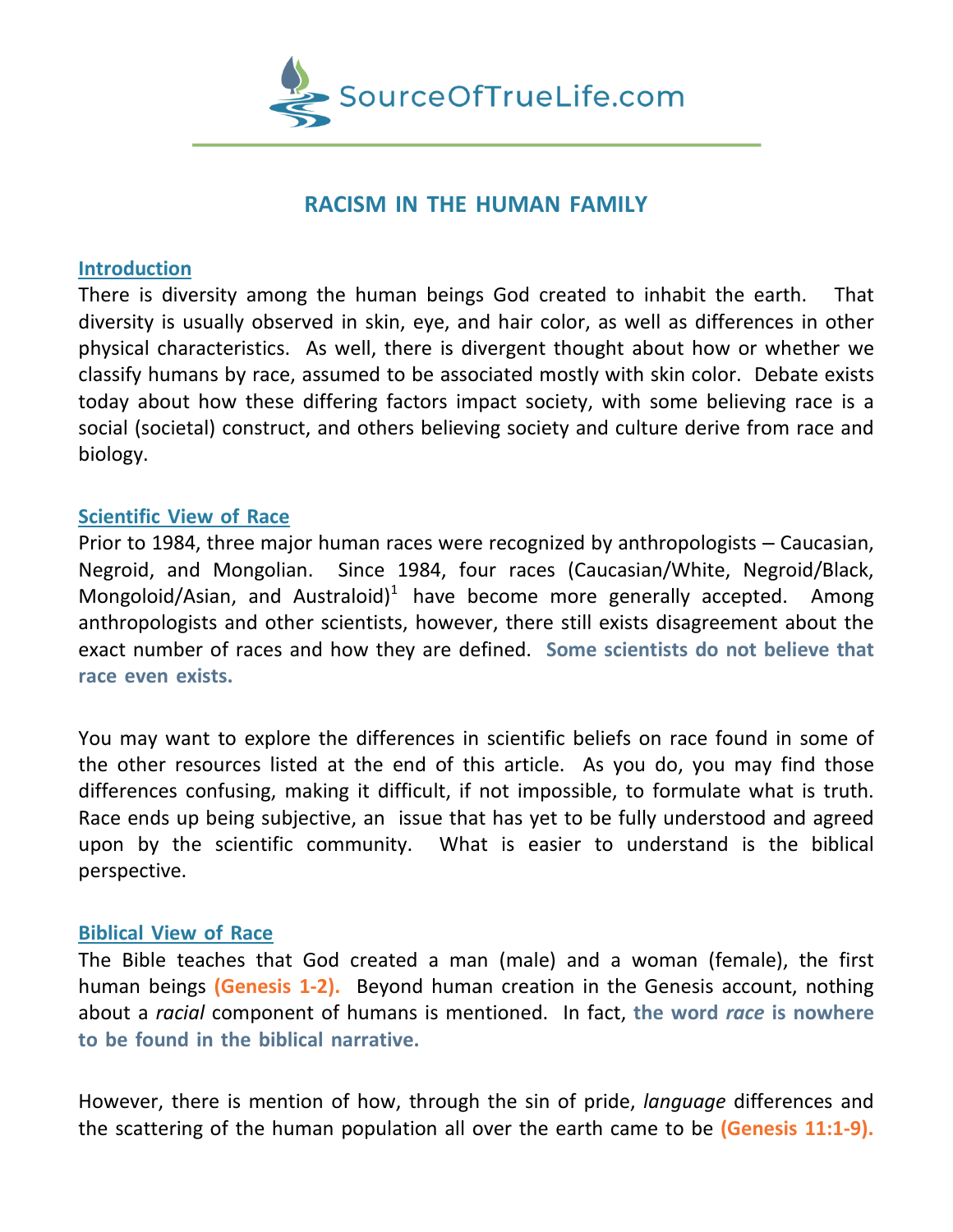But the actual classifications of people in the Bible are stated in broader terms like tribes, people, and nations. In the amazing vision recorded in Revelation, John saw God's redeemed human family and other created beings in the heavenly places  $-$  "a great multitude that no one could count, from every nation, tribe, people, and language, standing before the throne and in front of the Lamb" **(Revelation 7:9).** With no mention of race, how then did the different skin colors of the human population we see today come to be?

The answer lies in the amazingly complex genetics God built into human DNA. The genes of Adam and Eve, and later the family of Noah after the flood **(Genesis 6-8),** contained the abundance of human diversity that would eventually exist. Though Adam and Eve and Noah's family had their own particular physical traits, you could not look at them and see all the traits their genes would ultimately produce – other skin, eye, and hair colors, nor others.

We know, today, that humans have dominant and recessive genes that control human traits. While some recessive genes may become latent in the presence of dominant genes, suppressing certain physical traits including skin color, those recessive genes ultimately were released from latency, bringing different skin colors and other traits to life. Procreation by humans around the world resulted in the wonderful diverse human family God engineered. We recommend reading a fascinating article on Adam and Eve's chromosomes found at gotquestions.com. 2

#### **God's View of Humanity**

In the eyes of God, there is only *one* race – the human race. It is His creation and is quite diverse, by design. God designed genetics, what we now know as the **human genome**, described by Britannica as

All of the approximately three billion base pairs of deoxyribonucleic acid (DNA) that make up the entire set of chromosomes of the human organism. The human genome includes the coding regions of DNA, which encode all the genes (between 20,000 and 25,000) of the human organism, as well as the noncoding regions of DNA, which do not encode any genes. By 2003 the DNA sequence of the entire human genome was known.<sup>3</sup>

God set in motion the diversity that we now see in the human family, and **He loves** *every* **person equally.** God does not make distinction, nor should we, in extending love to all, seen clearly in these biblical passages: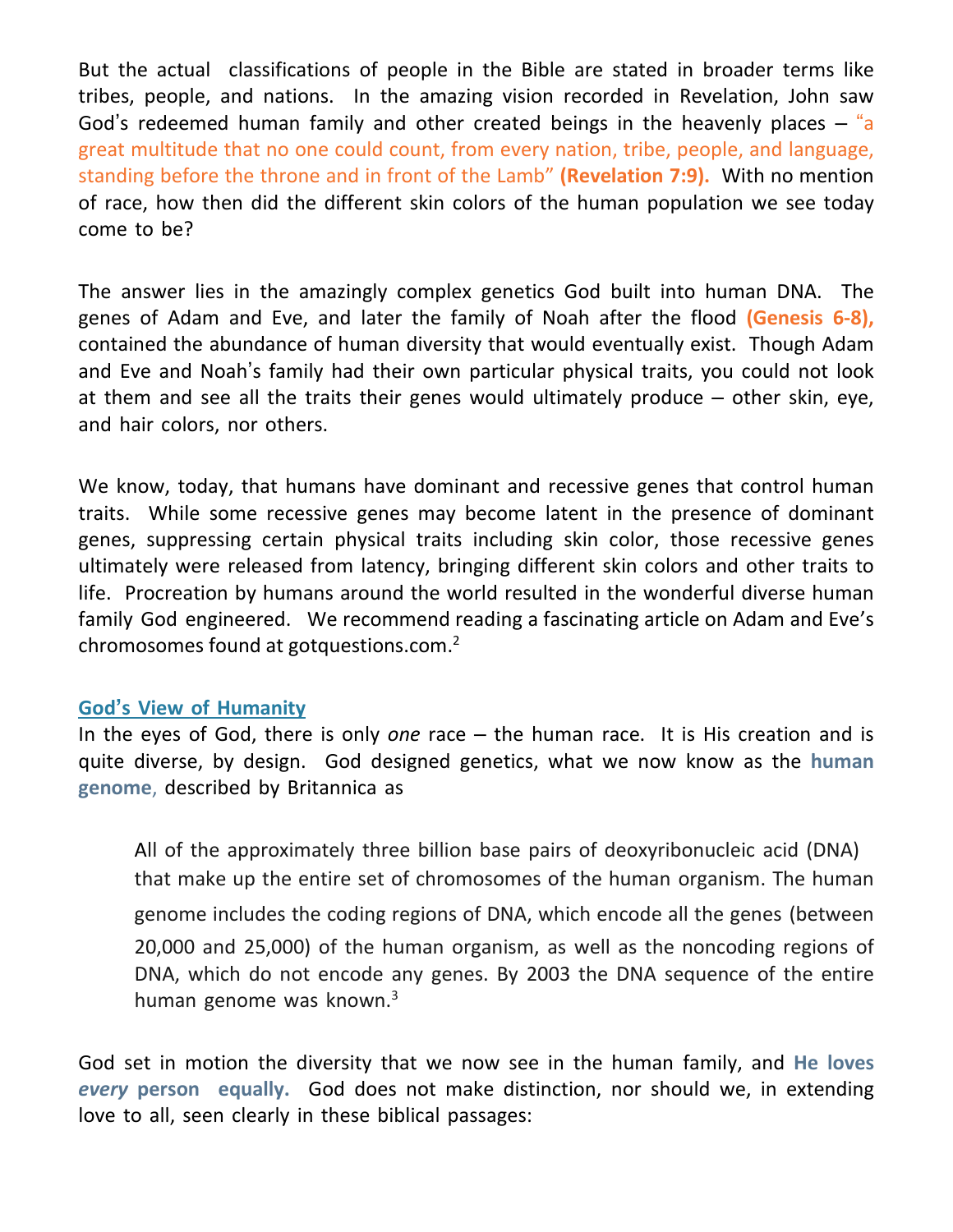"For there is *no respect of persons with God*" **(Romans 2:11, KJV).**

When Peter witnessed the outpouring of God's Spirit on Gentiles, he said "I now realize how true it is that *God does not show favoritism* but accepts men from every nation who fear him and do what is right" **(Acts 10:34-35, NIV).**

"And if ye call on the Father, who *without respect of persons* judgeth according to every man's work, pass the time of your sojourning here in fear" **(1 Peter 1:17, KJV).**

"Wherefore now let the fear of the LORD be upon you; take heed and do it: for there is no iniquity with the LORD our God, *nor respect of persons . . .* " **(2 Chronicles 19:7, KJV).**

The greatness of God's love for all persons was clearly demonstrated when He came to earth in the person of Jesus to break the bondage of sin and allow everyone, who is willing, to have life and an eternal relationship with Him. "For God so loved the *world* that he gave his one and only Son, that *whoever* believes in him shall not perish but have eternal life" **(John 3:16).** This great act of love on God's part was extended to the whole human family, regardless of skin color or any other human trait. God loves *every* human being – black, white, brown, red, yellow, or any other shade in between! And God expects us to love them as well.

## **Racism**

Unfortunately, not all persons share God's love for the whole human family. Distrust, animosity, even hatred, can be found in the hearts of many with respect to the traits or differences in others, especially skin color. The term for this sinful human perspective of others is known as *racism*, and is defined by **The American Heritage Dictionary** as:

- 1. The belief that race accounts for differences in human character or ability and that a particular race is superior to others.
- 2. Discrimination or prejudice based on race.

Many are propagating the idea that racism is a Caucasian or 'white' problem. Indeed, there are white people (we know as Caucasian) who are racists, who have no respect for persons of other skin colors, especially black, and who deem themselves superior.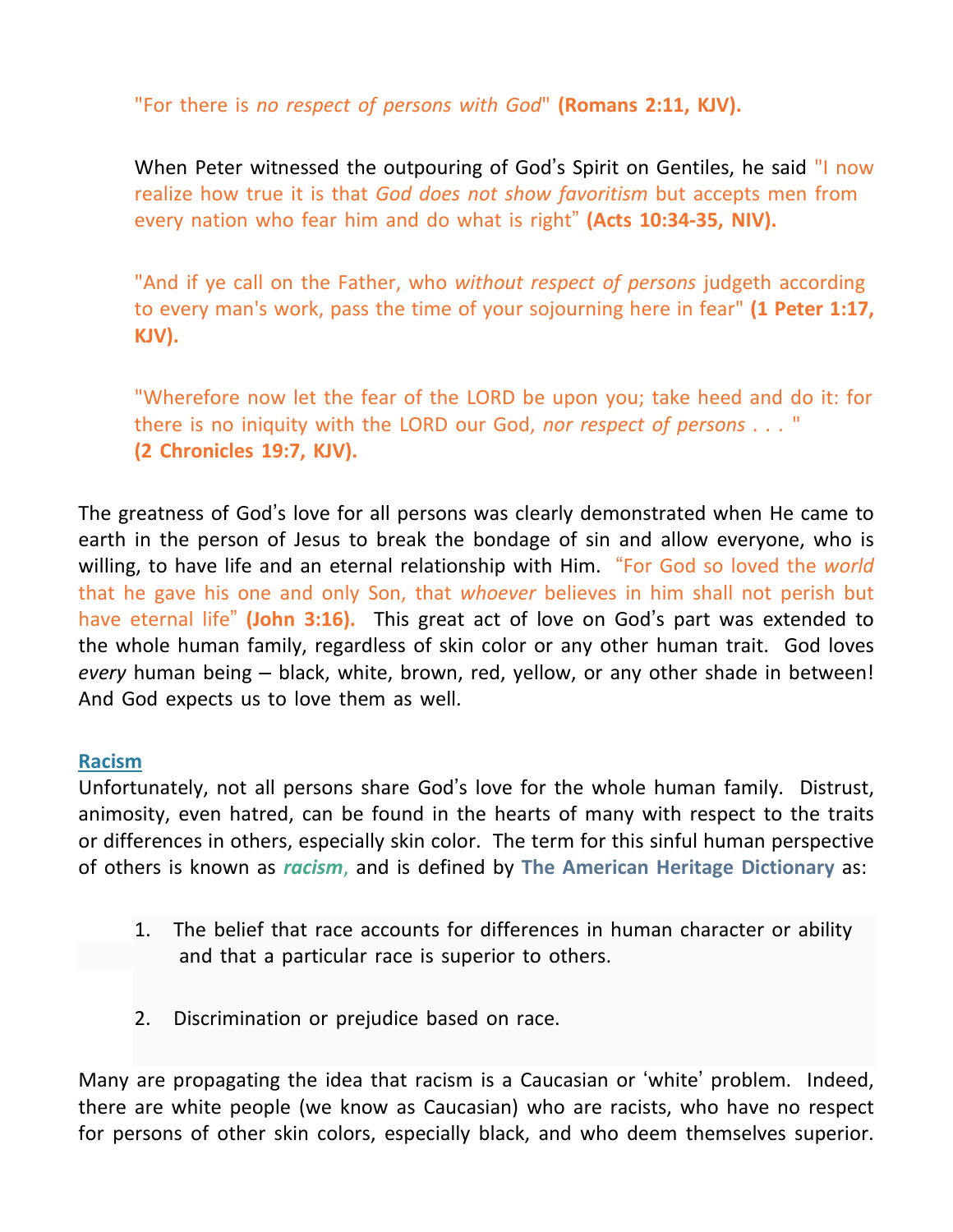But it is delusional to think it is only a 'white' problem. There are black people in the world today who are racists and have little or no respect for persons who are white. Pick persons of any color skin and you will find some in their ranks who have no love for persons whose skin color is different from theirs, some deeming themselves superior. *All* **of them are racist.**

We are called to love *all* persons the same way God loves them all – with no regard to skin color, nationality, language, culture, or anything else that makes them different from us. God's Word says that we are to love our spouses, children, grandchildren, other family members, neighbors, and foreigners . . . even our enemies. Here are few biblical references to consider:

"My command is this: Love each other as I have loved you. Greater love has no one than this: to lay down one's life for one's friends" **(John 15:12-13).**

"Let us love one another, for love comes from God. Everyone who loves has been born of God and knows God. Whoever does not love does not know God, because God is love . . . since God so loved us, we also ought to love one another" **(1 John 4:7-8, 11).**

"If anyone says, "I love God," yet hates his brother, he is a liar. For anyone who does not love his brother, whom he has seen, cannot love God, whom he has not seen" **(1 John 4:20).**

"But love your enemies, do good to them, and lend to them without expecting to get anything back. Then your reward will be great, and you will be children of the Most High, because he is kind to the ungrateful and wicked. Be merciful, just as your Father is merciful" **(Luke 6:35-36).**

"Love must be sincere. Hate what is evil; cling to what is good. Be devoted to one another in love. Honor one another above yourselves" **(Romans 12:9-10).**

"To have *respect of persons is not good*" **(Proverbs 28:21, KJV).**

"This is how we know what love is: Jesus Christ laid down his life for us. And we